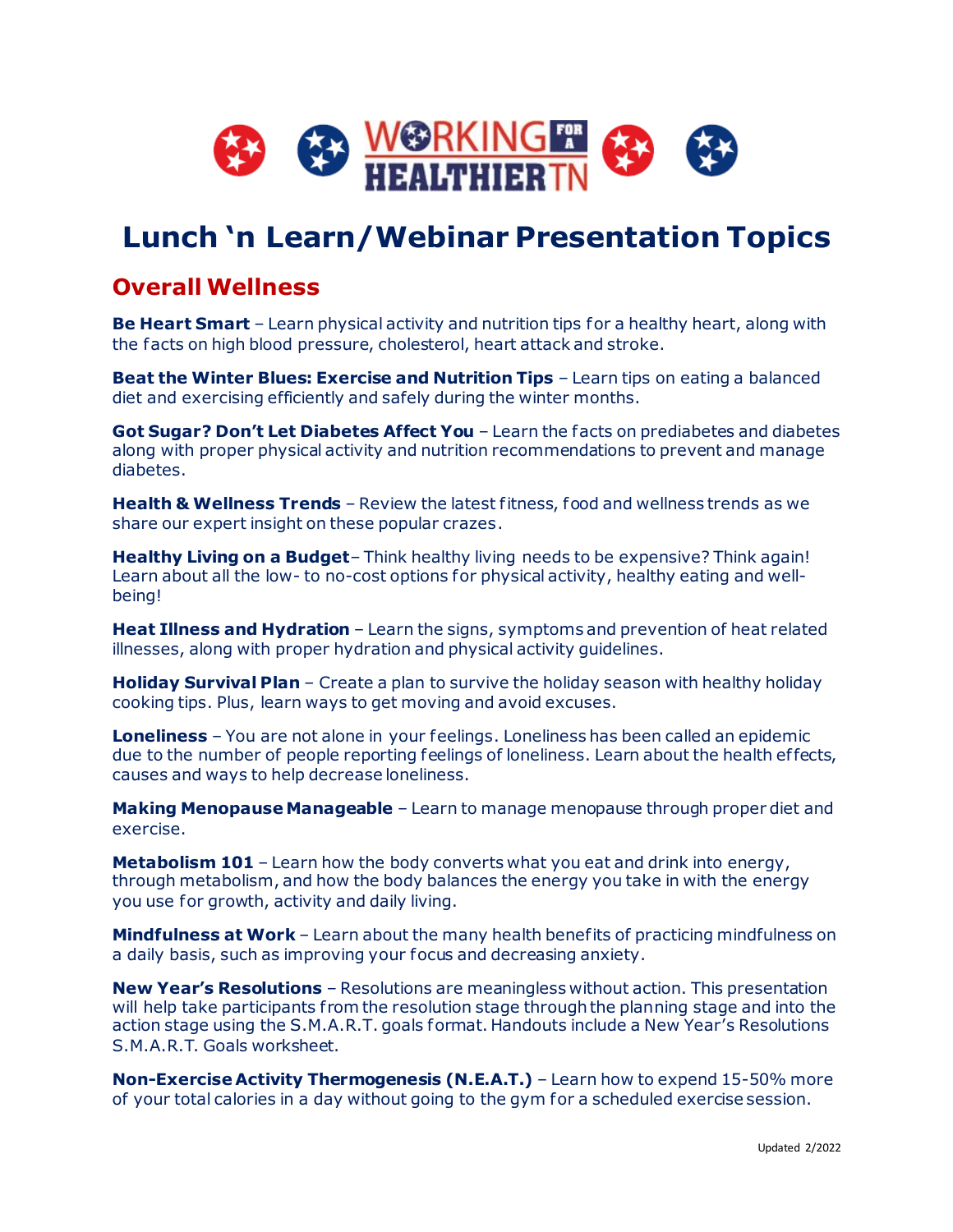**Office Ergonomics** – This presentation discusses proper workstation set-up to promote employee health and safety and to optimize productivity. Handouts include a proper workstation set-up graphic.

**Self-Care** – Self-care is a term thrown around a lot, but experts say it's often misunderstood. In this presentation, explore what self-care really is, understand how it relates to burnout in the workplace and learn strategies for practicing better self-care.

**Small Steps Lead to Big Changes** – Have a goal but not sure how to reach and maintain it? Learn the basics of physical activity and nutrition with simple steps to take towards a healthier lifestyle.

**S.M.A.R.T. Goal Setting** – This presentation helps individuals focus on making small changes by using S.M.A.R.T. goals, helps determine an individual's readiness to change and provides tips on identifying and eliminating barriers. S.M.A.R.T. goals can be used when making lifestyle changes in nutrition, physical activity and beyond.

**Taking Time Away from Tech** – Did you know that technology can be incredibly addicting? Learn about the signs and symptoms of technology addiction and ways to break f ree from technology.

**The Fight Against Inflammation** – When inflammation persists day in and day out, that's when it can become your enemy. Learn ways to fight chronic inflammation with physical activity and a healthy eating plan.

**Wellness at Work** – This presentation focuses on physical activity and healthy eating tips to help you incorporate wellness into your workday.

**Wellness Wheel** – The Wellness Wheel is a fun activity to incorporate at your next All Staff meeting or other employee gatherings. The wheel has six sections that encompass your overall well-being.

### **Physical Activity**

**Avoiding Injuries During Exercise** – Learn tips for getting started with a new exercise program safely. Prevent injuries by following proper pre- and post-exercise safety tips.

**Choosing the Right Equipment** – Did you know you can have an effective workout session using only your body weight? Gym memberships and home exercise equipment are excellent exercise solutions for many people, but even the best equipment and most tricked-out gyms only produce results when used regularly. We'll share the basics on choosing the right equipment for your needs.

**Exercise 101** – Learn the what, when and how of starting and maintaining a safe exercise routine.

**Exercise for Arthritis** – This is a quide for choosing appropriate and beneficial exercises for those with arthritis. We'll explain the different levels of exercise, as well as provide tips and a breakdownof the four main types of exercises: (1) flexibility, (2) strengthening, (3) aerobic and (4) body awareness.

**Functional Injury Prevention** – Learn the exercise principles and proper nutrition to avoid everyday injuries.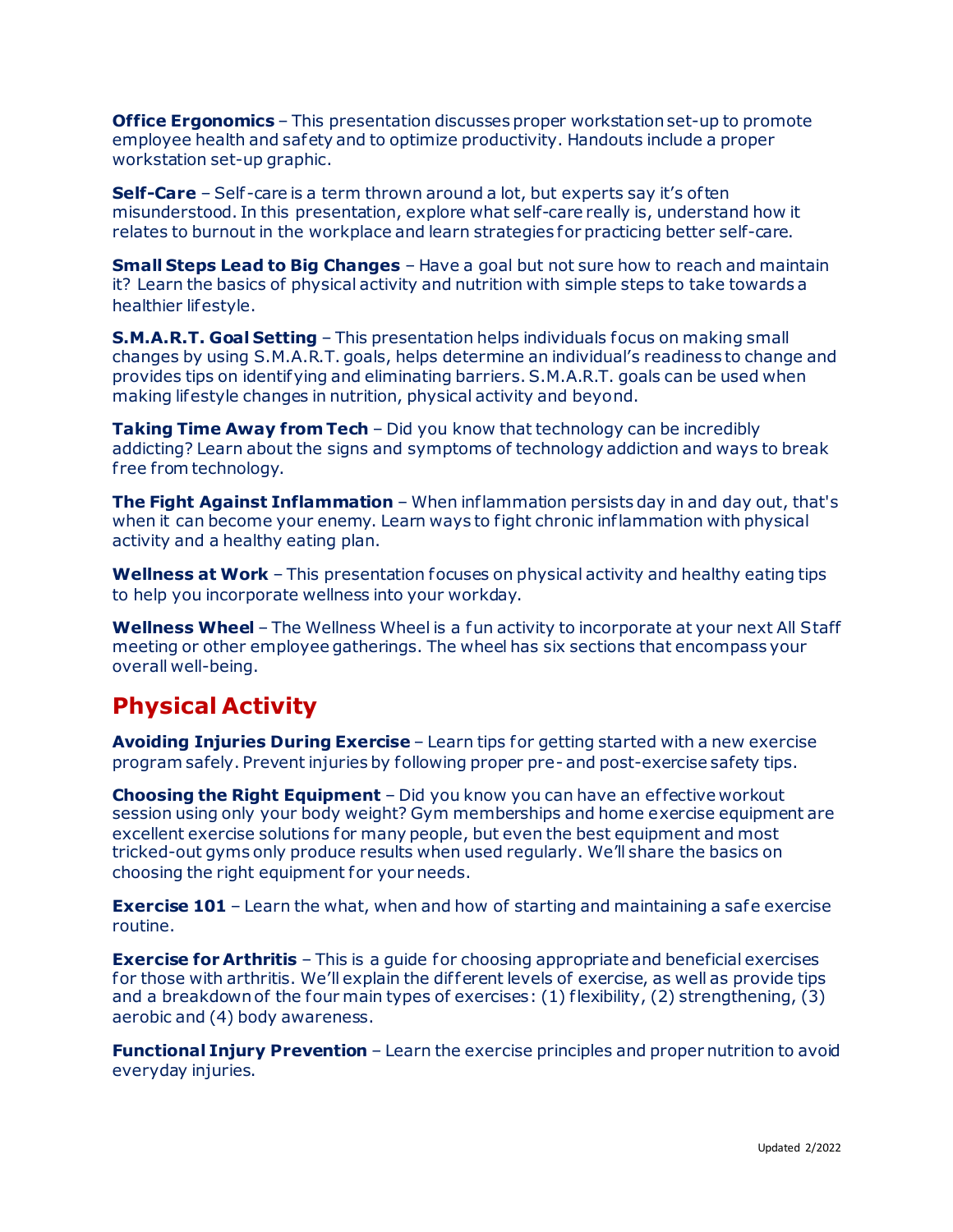**Home Exercise Program** – Are you ready to exercise without ever stepping foot in a gym? Learn the general guidelines for an exercise program, along with many options of home exercises to choose from, involving either limited equipment or none at all.

**Upping Your Activity at Home** – We all know that physical activity is important. But what are the benefits of regular activity? Learn benefits, the current recommendations, active ideas for breaks and resources for engaging in physical activity at home.

## **Healthy Eating**

**Create Your Plate** – Learn what goes into making a balanced plate, examples of how to make healthier choices in each part of the plate and get examples of well-balanced meals.

**Eat the Rainbow** – How many different colors of fruits and vegetables have you eaten in the last week? Learn the benefits of the dif ferent colors of fruits and vegetables and ways to incorporate more of them into your meals.

**Food Journaling 101** – Have you tried food journaling? Learn how to use a food journal to help improve your health. Understand your eating habits by tracking what you eat and drink.

**Fueling Your Fit & Active Lifestyle** – Learn the basics of how to feed and hydrate your body for an active lifestyle!

**Get the Facts on Food Labels** – This presentation will help you become a smart shopper by reading food labels. Learn how to find good food sources of fiber and calcium, compare fat and calorie content of similar foods and look for foods low in saturated fats.

**Healthier Eating While Working from Home** - Get a refresh on why healthier eating is important and learn some strategies to become more efficient in your own home kitchen! We'll review ideas on how to stock a healthy pantry, fridge and freezer, and address how to overcome obstacles around emotional eating.

**Healthier Lunches** – There are more than 250 workdays in a year, which means a lot of lunches at work! But it's not always easy to know what to pack and how to make that midday meal better-for-you. Learn about healthier lunches for you and your family in this presentation.

**Healthier Options When Eating Out** – This presentation helps you make wise choices when eating outside of the home. We'll provide tips and tools to eat smart while dining out with the family.

**Healthy Eating During the Holidays** – During the season of sweets, it can be hard to stick to healthy eating habits. Learn how to develop a healthy holiday eating action plan at home, work and while traveling. We'll include tips on how to cook and bake healthier, party survival strategies and more!

**Healthy Food Substitutions**: **Keeping It Tasty** - A guide for people to make healthier swaps while keeping the flavor. Each food group will be discussed with ways to make healthier choices in each. Also included are healthy baking swaps, restaurant substitutions and texture swaps!

**Meal Planning for Better Health** – Learn the basics of meal planning, how to get started, grocery shopping tips and what to do when meal planning fails.